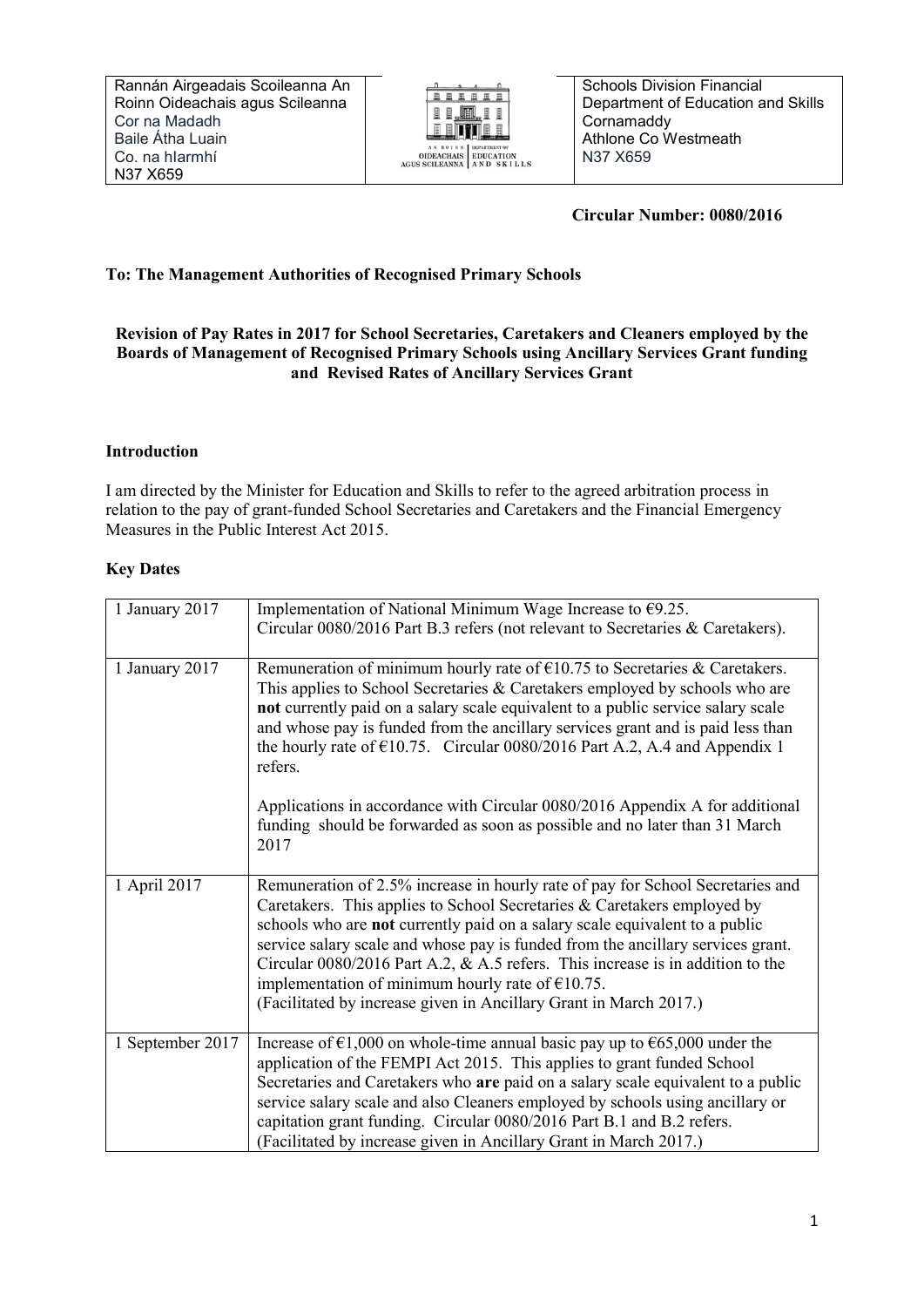**PART A** of this Circular applies to School Secretaries and Caretakers employed by Boards of Management of primary schools whose pay is funded from the ancillary services grant paid to schools by this Department and who are **not** currently paid on a salary scale equivalent to a public service salary scale. The purpose of Part A of this Circular is to inform management authorities of the implementation in 2017 of Phase 2 of the agreement reached with the union side on foot of the Arbitrator's findings in relation to the pay of grant-funded School Secretaries and Caretakers. The arrangements for implementation of Phase 1 was set out in [Circular 0076/2015.](http://www.education.ie/en/Circulars-and-Forms/Active-Circulars/cl0076_2015.pdf)

**Appendix 1** of this Circular includes an application form for additional funding in 2017 for those schools who will have insufficient funds in 2017 to pay grant funded Secretaries and Caretakers the new minimum hourly rate of  $\epsilon$ 10.75 that comes into effect from 1 January 2017. The appendix includes guidance on how to complete the application form.

**PART B** of this Circular which refers to pay increases under FEMPI Act 2015 with effect from 1 September 2017 applies to:

- School Secretaries and Caretakers employed by Boards of Management of primary schools whose pay is funded from the ancillary services grant paid to schools by this Department and who **are** currently paid on a salary scale equivalent to a public service salary scale and
- Cleaners employed by primary schools whose pay is funded from the ancillary or capitation grant paid to schools by this Department.

**PART C** of this Circular sets out the revised rates of the Ancillary Services Grant in order to enable schools to pay the revised pay rates set out in Part A and Part B from 1 January 2017.

## **Circulation and Queries**

Please ensure that the contents of this Circular are brought to the attention of all members of the Board of Management and all relevant staff in the school.

This Circular and the [Workplace Relation Commission arbitration findings](http://www.education.ie/en/Schools-Colleges/Services/Grants-and-Additional-Support/Ancillary-Service-Grant/Work-Place-Relations-Decision-Department-of-Education-and-Skills-Impact.pdf) can be accessed on the Department's website under [http://www.education.ie.](http://www.education.ie/)

Queries regarding the implementation of this Circular should be addressed to the relevant school management body in the first instance.

Philip Crosby Hubert Loftus

External Staff Relations Schools Division Financial

December 2016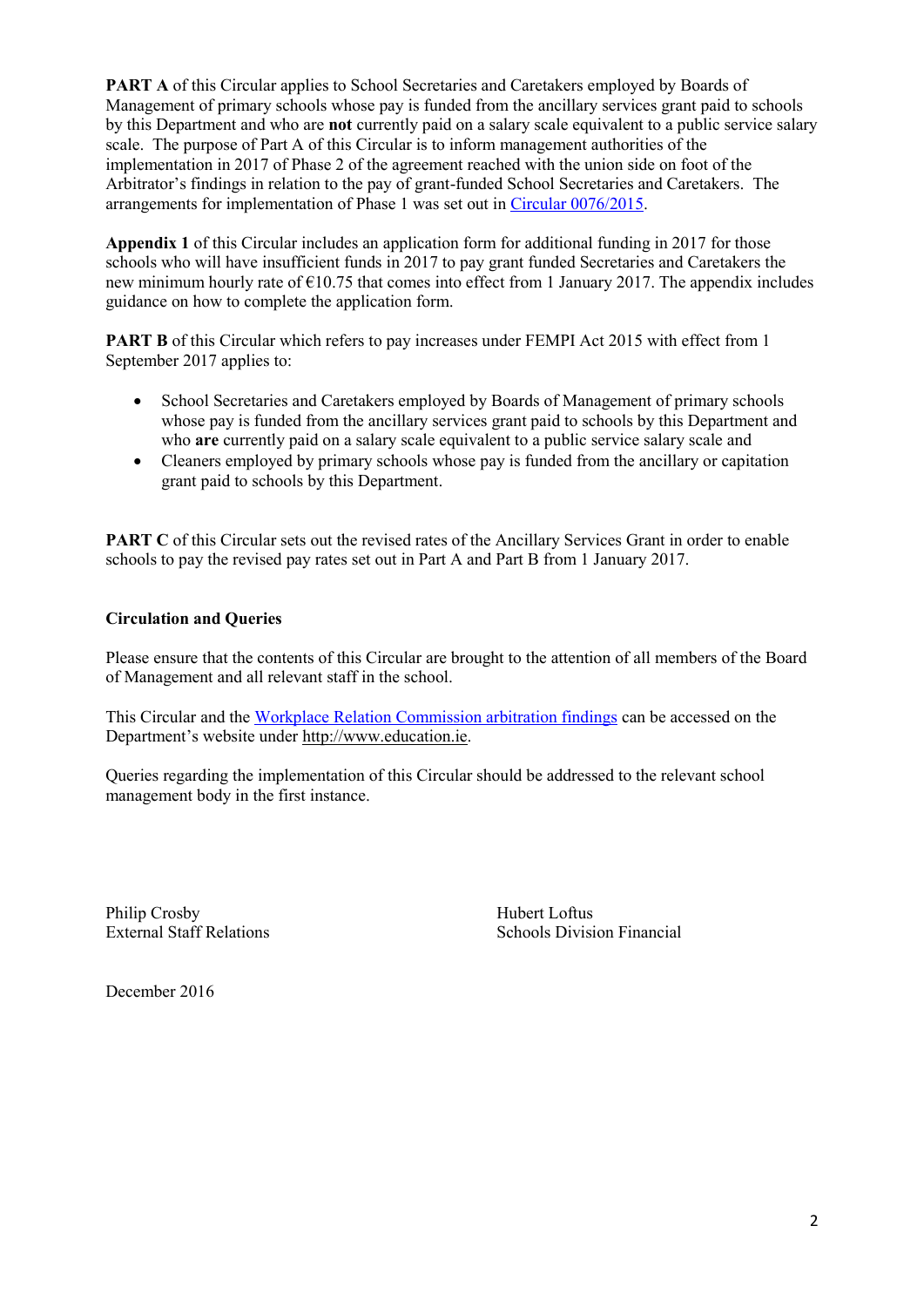### **PART A**

#### **School Secretaries and Caretakers employed by Boards of Management of primary schools using Ancillary Services Grant funding who are not currently paid on a salary scale equivalent to a public service salary scale**

1. The purpose of Part A of this Circular is to inform management authorities of the implementation in 2017 of Phase 2 of the agreement reached with the union side on foot of the Arbitrator's findings in relation to the pay of grant-funded School Secretaries and Caretakers.

### **Application of the Agreement**

- 2. The pay increases set out in the agreement apply to School Secretaries and Caretakers employed by Boards of Management of primary schools, who are not currently paid on a salary scale equivalent to a public service salary scale and whose pay is funded from the ancillary services grant paid to schools by this Department.
- 3. The pay increases set out in the agreement do not apply to Clerical Officers or Caretakers employed under the 1978/79 Schemes, who are paid through the payroll operated by the Department.

### **Implementation of Phase 2 of the Arbitration Agreement – Introduction of Minimum Hourly Rate with effect from 1 January 2017 and increase in hourly rate with effect from 1 April 2017**

*(Employers are reminded that Phase 1 of the agreement, as set out in Circular 0076/2015, was to be implemented with effect from 1 January 2016, giving an increase of 2.5% in the hourly pay rate/annual salary and a minimum hourly rate of €10.25 (inclusive of the 2.5% increase) for School Secretaries and Caretakers.)*

- 4. A minimum hourly rate of  $\epsilon$ 10.75 to be implemented by employers for School Secretaries and Caretakers referred to at paragraph 2 above with effect from 1 January 2017. The minimum hourly rate of €10.75 is **exclusive** of the 2.5% increase referred to at paragraph 5 below.
- 5. An increase of 2.5% in the hourly pay rate/annual salary of all School Secretaries and Caretakers referred to in paragraph 2 above to be implemented by employers with effect from 1 April 2017. This will also have the effect of increasing the minimum hourly rate to  $\epsilon$ 11.01 with effect from 1 April 2017.

#### **Implementation of Future Phases of the Agreement**

6. Notification regarding future phases of the agreement and the associated increases in grant funding will issue in due course closer to the relevant implementation date.

#### **Prohibition on Decrease of Working Hours on foot of the Agreement**

7. The application of the agreement should in no case result in or be the cause of a diminution of the quantum of hours work available to any School Secretary or Caretaker. However this does not preclude a school from reducing the quantum of hours for any objective reason such as declining enrolments etc.

#### **Increase in Working Hours**

8. Any increase in working hours for a school secretary or caretaker must be managed within the standard grant funding. The application form in Appendix 1 cannot be used to seek funding for an increase in working hours.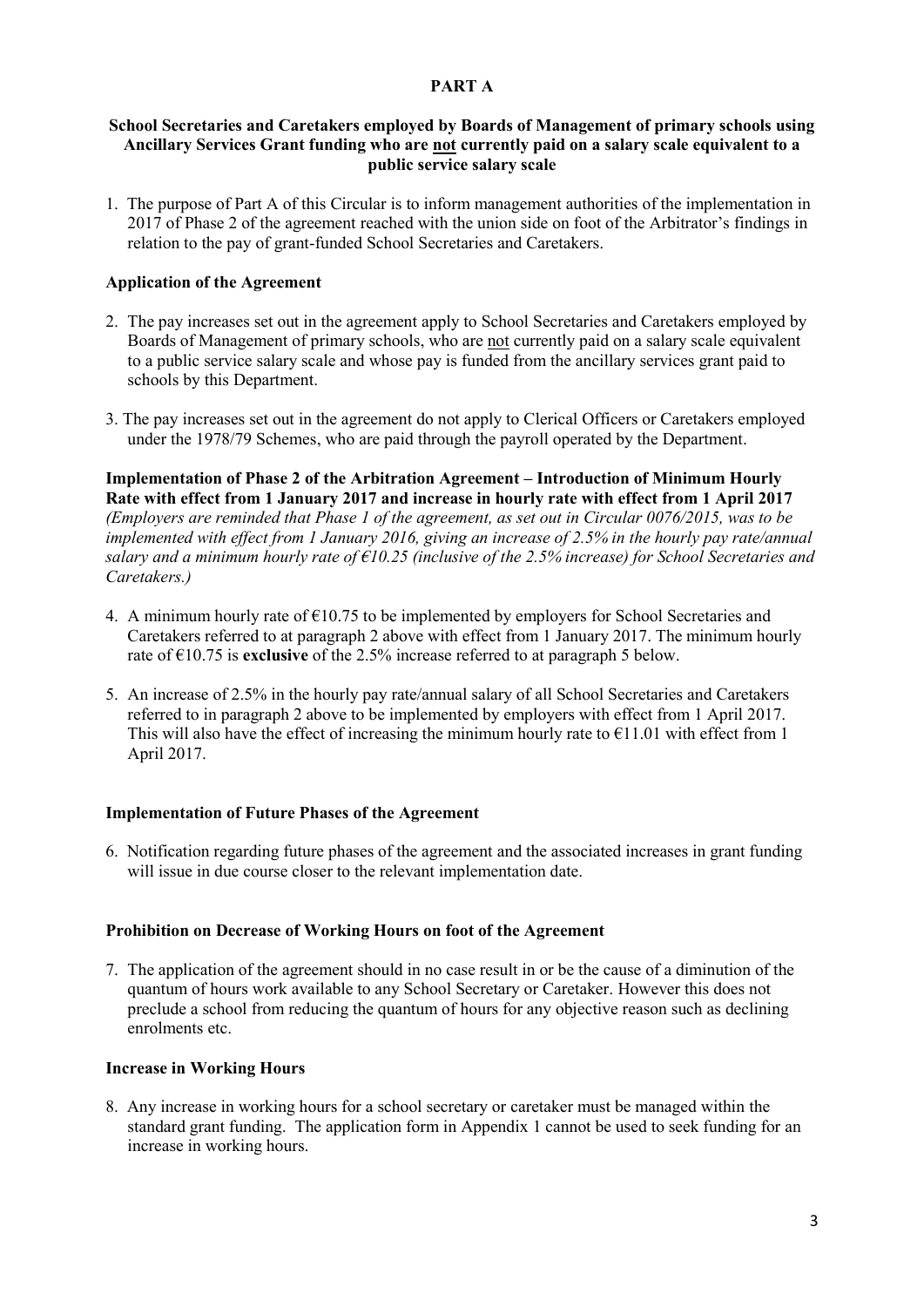## **PART B**

**School Secretaries and Caretakers employed by Boards of Management of primary schools using the ancillary services grant funding who are currently paid on a salary scale equivalent to a public service salary scale and Cleaners employed by Schools using ancillary or capitation grant funding**

- 1. The purpose of Part B of this Circular is to inform management authorities of the National Minimum Wage Increase with effect from 1 January 2017 and of the pay increases payable on 1 September 2017 under the Financial Emergency Measures in the Public Interest Act 2015 (FEMPI Act 2015) to:
	- School Secretaries and Caretakers employed by schools using ancillary services grant funding who are currently paid on a salary scale equivalent to a public service salary scale and
	- Cleaners employed by schools using ancillary or capitation grant funding.

## **Application of the FEMPI Act 2015**

- 2. In accordance with the FEMPI Act 2015, the following increase is payable with effect from 1 September 2017 to the staff described in paragraph 1 above:
	- Whole-time annual basic pay up to  $\epsilon$ 65,000 is increased by  $\epsilon$ 1,000

The pay of part-time staff should be revised on a pro-rata basis, in accordance with normal arrangements, by reference to the pay of whole-time staff to which they are related for pay purposes.

## **National Minimum Wage Increase to €9.25 with effect from 1 January 2017**

3. Employers should note that under the terms of the National Minimum Wage Order (S.I. No. 516 of 2016) the national minimum wage will increase to  $\epsilon$ 9.25 per hour with effect from I January 2017.

Please note that if an employee is getting an increase to  $\epsilon$ 9.25 he/she will also be due to receive an increase under the FEMPI Act 2015 as outlined at paragraph 2 above.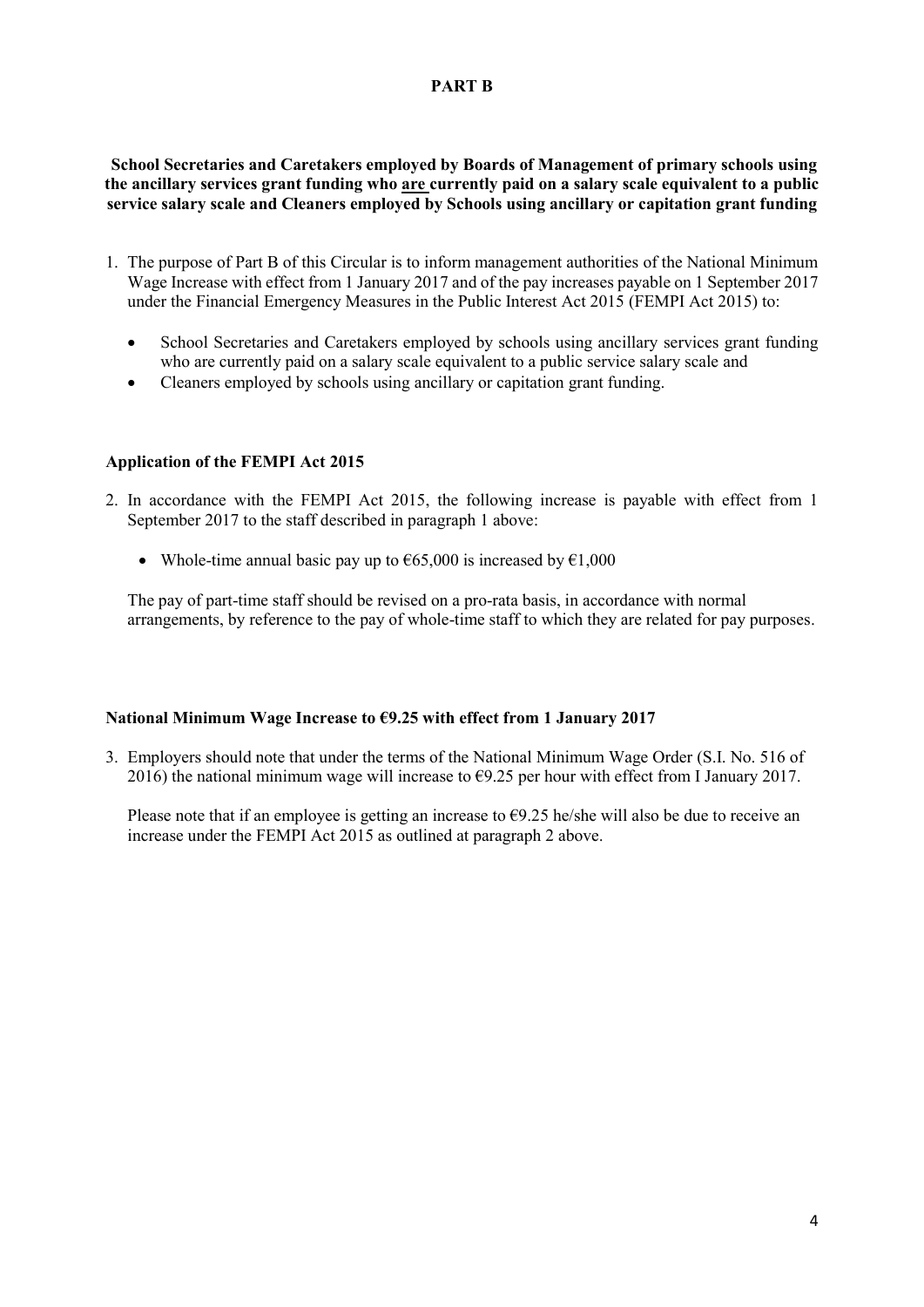### **PART C Revised Rates of Ancillary Services Grant funding to Schools**

(For payment in March 2017)

## **1. Mainstream Schools**

The standard <u>full rate</u> ancillary services grant is increased by  $64$  from  $6153$  to  $6157$  per pupil.

This brings the combined ancillary and capitation funding to  $\epsilon$ 327 i.e.  $\epsilon$ 157+ $\epsilon$ 170

The standard reduced rate grant is increased by  $\epsilon$ 2.50 from  $\epsilon$ 77.50 to  $\epsilon$ 80 per pupil. (Applicable for schools that have either a secretary or caretaker under the 1978/79 scheme and paid via the payroll operated by the Department.)

## **2. Special Schools**

Special schools are paid the Ancillary Services grant based on the number of authorised fulltime teaching staff approved by the Department for the school as outlined below. The maximum grant is paid based on a ceiling of 16 teachers.

| <b>No of Teachers</b> | <b>Full Grant</b> | <b>Reduced Grant</b> |
|-----------------------|-------------------|----------------------|
| $\mathbf{1}$          | €11,700           | €5,940               |
| $\overline{2}$        | €12,090           | €6,138               |
| 3                     | €18,720           | €9,504               |
| $\overline{4}$        | €25,350           | €12,870              |
| 5                     | €31,980           | €16,236              |
| 6                     | €38,415           | €19,503              |
| 7                     | €44,460           | €22,572              |
| 8                     | €50,310           | €25,542              |
| 9                     | €53,040           | €26,928              |
| 10                    | €59,475           | €30,195              |
| 11                    | €65,910           | €33,462              |
| 12                    | €72,345           | €36,729              |
| 13                    | €78,780           | €39,996              |
| 14                    | €85,215           | €43,263              |
| 15                    | €91,650           | €46,530              |
| 16                    | €98,085           | €49,797              |

The revised rates include provision for Employer's PRSI.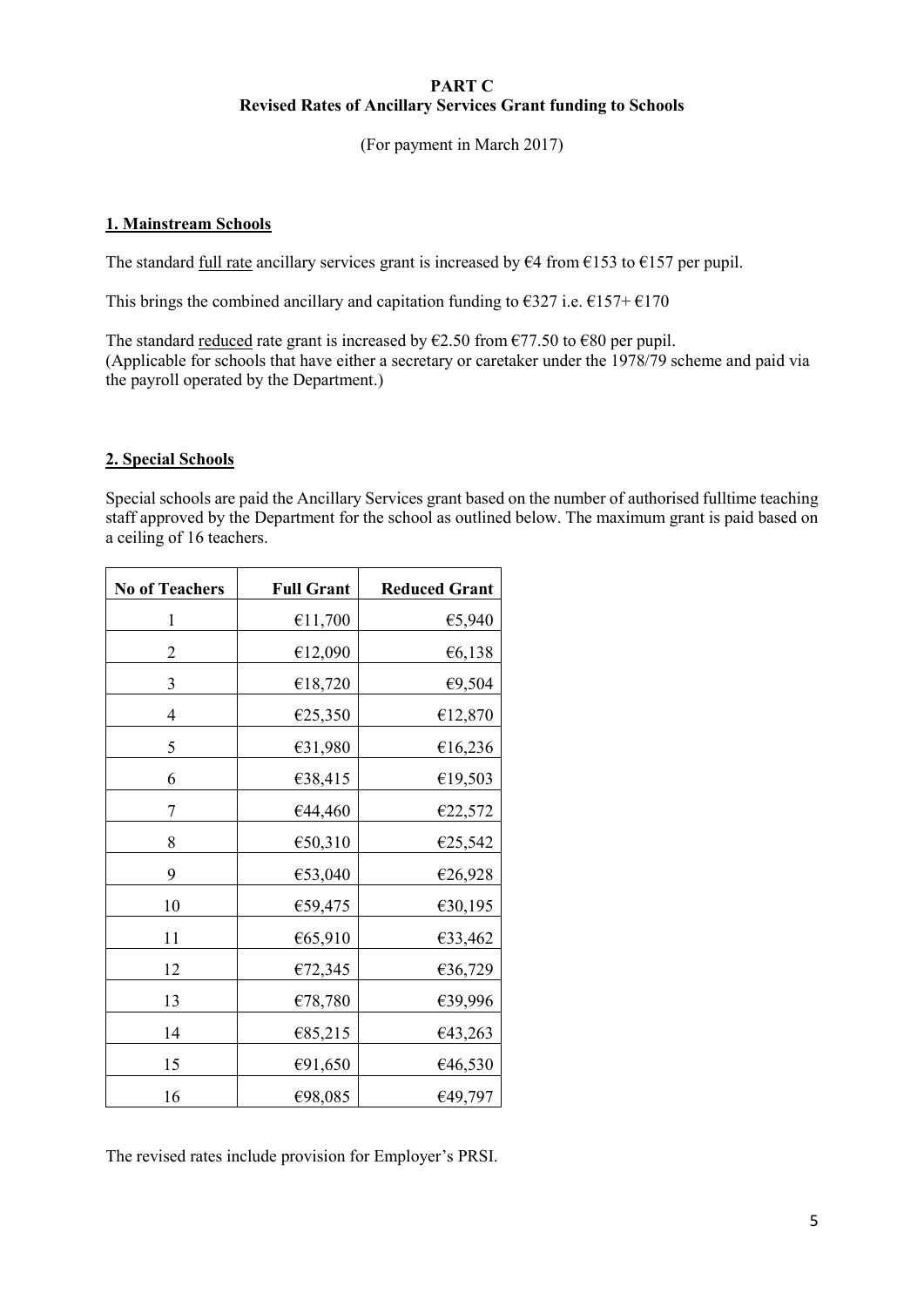# *Appendix 1*

## **Application Form for additional funding 2017**

(Confined to those schools that in December 2016 pay an hourly rate of less than  $\epsilon$ 10.75 per hour to their School Secretaries and Caretakers from the ancillary services grant and who will have insufficient funds in 2017 to pay the new minimum hourly rate of  $\epsilon$ 10.75 that comes into effect from 1 January 2017).

| School Name:    | Roll No:         |
|-----------------|------------------|
| School Address: |                  |
| School Email:   | School Phone No: |

Key Contact:

## **Details of hours worked and rates paid**

|        |                                                                                                                                                                            | Secretary | Caretaker |
|--------|----------------------------------------------------------------------------------------------------------------------------------------------------------------------------|-----------|-----------|
|        | <b>Name</b>                                                                                                                                                                |           |           |
|        | <b>PPS</b> number                                                                                                                                                          |           |           |
| (i)    | Gross contractual weekly hours @ December<br>2016 (inclusive of paid meal breaks)                                                                                          |           |           |
| (ii)   | Number of contractual weeks to be worked<br>between 01/01/2017 and 31/12/2017<br>(including periods of paid annual leave but<br>excluding periods of unpaid leave/lay-off) |           |           |
| (iii)  | Total annual contracted hours between<br>01/01/2017 and 31/12/2017<br>i.e. multiply (i) by $(ii)$                                                                          |           |           |
| (iv)   | Hourly rate of pay on 31/12/2016                                                                                                                                           |           |           |
| (v)    | Difference per hour between hourly rate and<br>the minimum hourly rate of $£10.75$<br>i.e. $£10.75$ minus (iv)                                                             |           |           |
| (vi)   | The shortfall in the hourly rate by the total<br>contractual hours to be worked in 2017<br>i.e. (iii) multiplied by $(v)$                                                  |           |           |
| (vii)  | Employer's PRSI due on (vi) above                                                                                                                                          |           |           |
| (viii) | Total amount of additional funding requested<br>for 2017<br>$i.e.$ (vi) plus (vii)                                                                                         |           |           |
|        |                                                                                                                                                                            |           |           |

If school received additional funding in 2016 in accordance with Circular 0076/2015 in order to pay minimum rate please indicate is funding also required for 2017.  $Y/N$ 

 $\mathcal{L}_\mathcal{L} = \{ \mathcal{L}_\mathcal{L} = \{ \mathcal{L}_\mathcal{L} = \{ \mathcal{L}_\mathcal{L} = \{ \mathcal{L}_\mathcal{L} = \{ \mathcal{L}_\mathcal{L} = \{ \mathcal{L}_\mathcal{L} = \{ \mathcal{L}_\mathcal{L} = \{ \mathcal{L}_\mathcal{L} = \{ \mathcal{L}_\mathcal{L} = \{ \mathcal{L}_\mathcal{L} = \{ \mathcal{L}_\mathcal{L} = \{ \mathcal{L}_\mathcal{L} = \{ \mathcal{L}_\mathcal{L} = \{ \mathcal{L}_\mathcal{$ 

Have personnel changed since application in 2016. (Y/N) If yes please give details: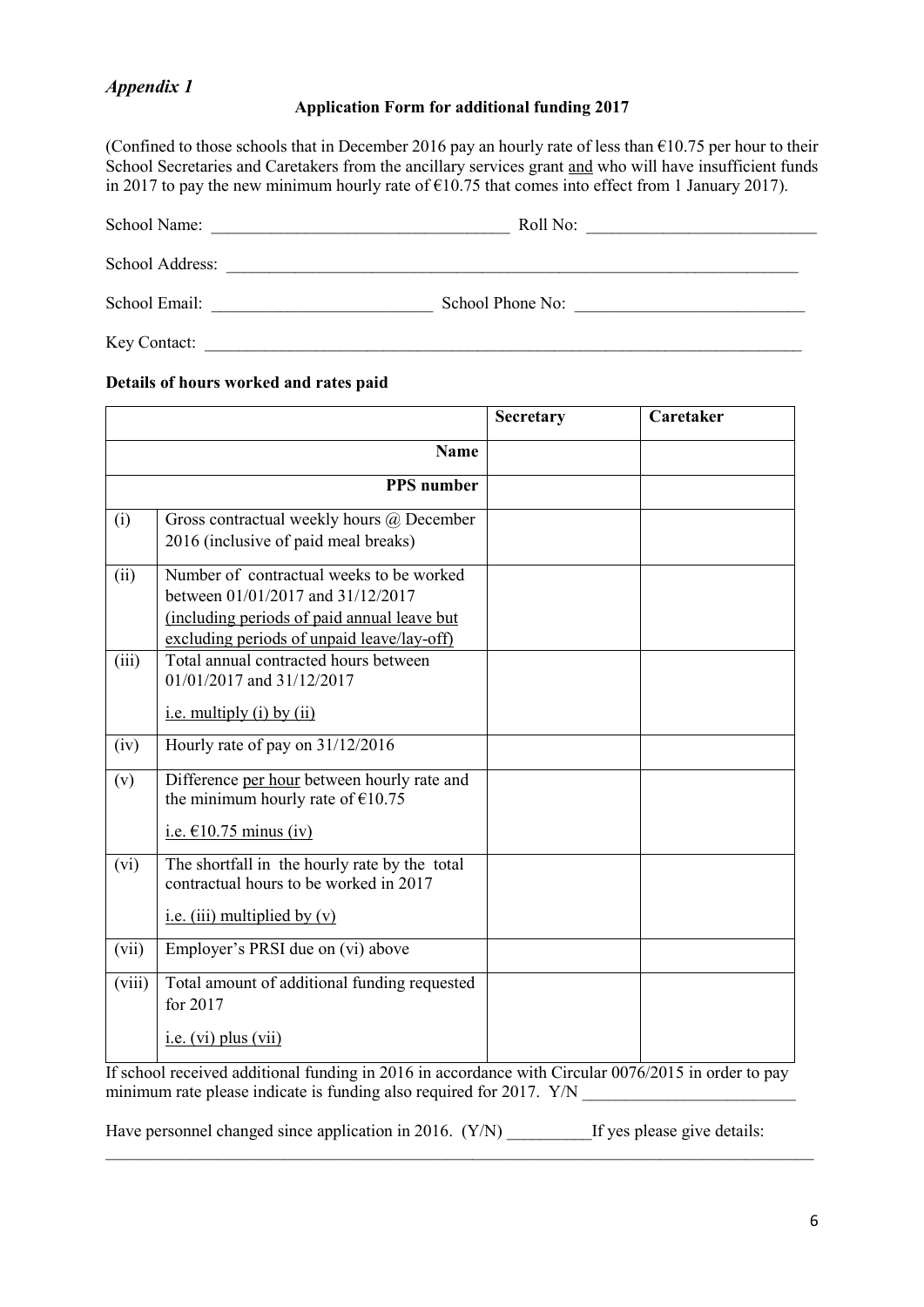If a school is applying for additional funding in respect of more than one secretary or caretaker, then a separate application form should be completed.

### **Declaration:**

I certify that all the information set out in this application form is correct and that the school has insufficient funding to pay the minimum hourly rate of  $\epsilon$ 10.75 to its secretaries and caretakers in accordance with the requirements of Circular 0080/2016.

I confirm that this application for additional funding is based on the existing contractual weekly hours for the secretary/caretaker as at December 2016 and that these hours will not be increased in 2017.

I confirm that all relevant supporting documentation in respect of this application for additional funding is available for inspection by the Department if requested.

Signature of School Principal

Signature of Chairperson of BOM

Date:

**\_\_\_\_\_\_\_\_\_\_\_\_\_\_\_\_\_\_\_\_\_\_\_\_\_\_\_\_\_\_\_\_\_\_\_\_\_\_**

 $\overline{\phantom{a}}$  , where  $\overline{\phantom{a}}$  , where  $\overline{\phantom{a}}$  , where  $\overline{\phantom{a}}$ 

**School Roll Number\_\_\_\_\_\_\_\_\_\_\_\_\_\_\_\_\_\_\_\_\_\_\_**

PLEASE RETURN COMPLETED FORM TO:

### **Schools Division Financial, Department of Education and Skills, Cornamaddy, Athlone, County Westmeath as soon as possible and no later than 31st March 2017.**

It is envisaged that any additional funding that is approved will be paid before the end of the current school year. A school that is submitting an application for additional funding should use its current grant funding to commence payment of the revised rates from 1 January 2017.